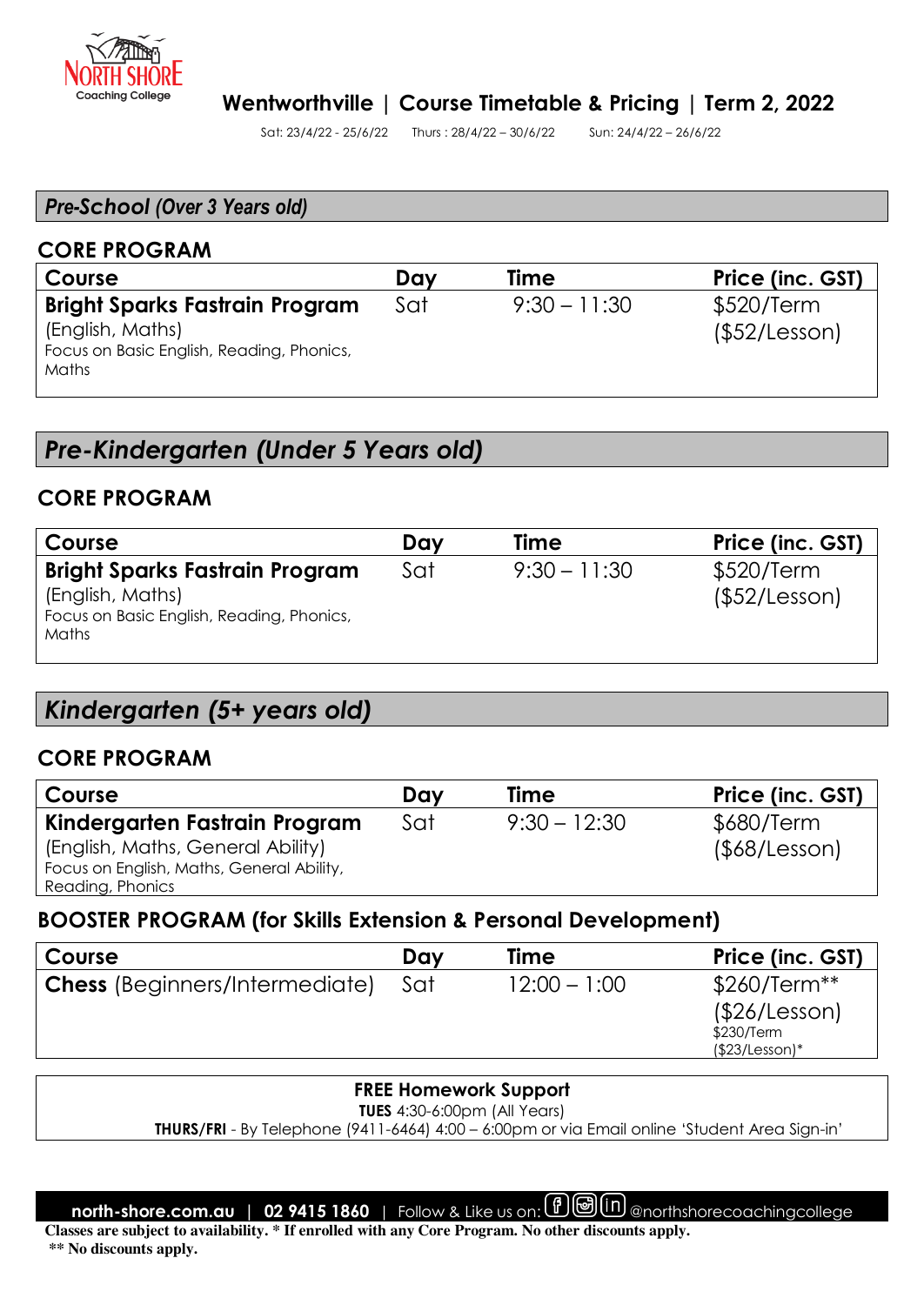

#### **Wentworthville | Course Timetable & Pricing | Term 2, 2022**

Sat: 23/4/22 - 25/6/22 Thurs : 28/4/22 – 30/6/22 Sun: 24/4/22 – 26/6/22

## *Year 1*

#### **CORE PROGRAM**

| Course                            | Dav | Time          | Price (inc. GST)    |
|-----------------------------------|-----|---------------|---------------------|
| Year 1 Fastrain Program           | Sat | $1:30 - 5:00$ | \$680/Term          |
| (English, Maths, General Ability) |     |               | $($ \$68/Lesson $)$ |
| Reading Comprehension, Grammar,   |     |               |                     |
| Vocabulary                        |     |               |                     |
| (Including Creative Writing)      |     |               |                     |
|                                   |     |               |                     |

l

# *Year 2*

### **CORE PROGRAM (Headstart for NAPLAN & Competition Success)**

| Course                            | Day | Time          | Price (inc. GST)    |
|-----------------------------------|-----|---------------|---------------------|
| <b>Year 2 Fastrain Program</b>    | Sat | $1:30 - 5:00$ | \$680/Term          |
| (English, Maths, General Ability) |     |               | $($ \$68/Lesson $)$ |
| Reading Comprehension, Grammar,   |     |               |                     |
| Vocabulary                        |     |               |                     |
| (Including Creative Writing)      |     |               |                     |

## *Year 3*

# **CORE PROGRAM (Headstart for Opportunity Class, NAPLAN & Competition Success)**

| Course                                                                                                                | Day  | <b>Time</b>   | Price (inc. GST) |
|-----------------------------------------------------------------------------------------------------------------------|------|---------------|------------------|
| <b>Year 3 Fastrain Extended</b>                                                                                       | Thur | $4:30 - 8:00$ | \$780/Term       |
| Program<br>Writing Skills, Reading Skills, Mathematical<br>Reasoning Skills, and Thinking Skills (General<br>Ability) | Sat  | $1:30 - 5:00$ | (\$78/Lesson)    |
| Comprehension, Grammar, Vocabulary, Exam<br>Techniques & Lateral Thinking.                                            |      |               |                  |

## **FREE Homework Support**

**TUES** 4:30-6:00pm (All Years)

 **THURS/FRI** - By Telephone (9411-6464) 4:00 – 6:00pm or via Email online 'Student Area Sign-in'

**north-shore.com.au | 02 9415 1860** | Follow & Like us on: **@** @ (II) @northshorecoachingcollege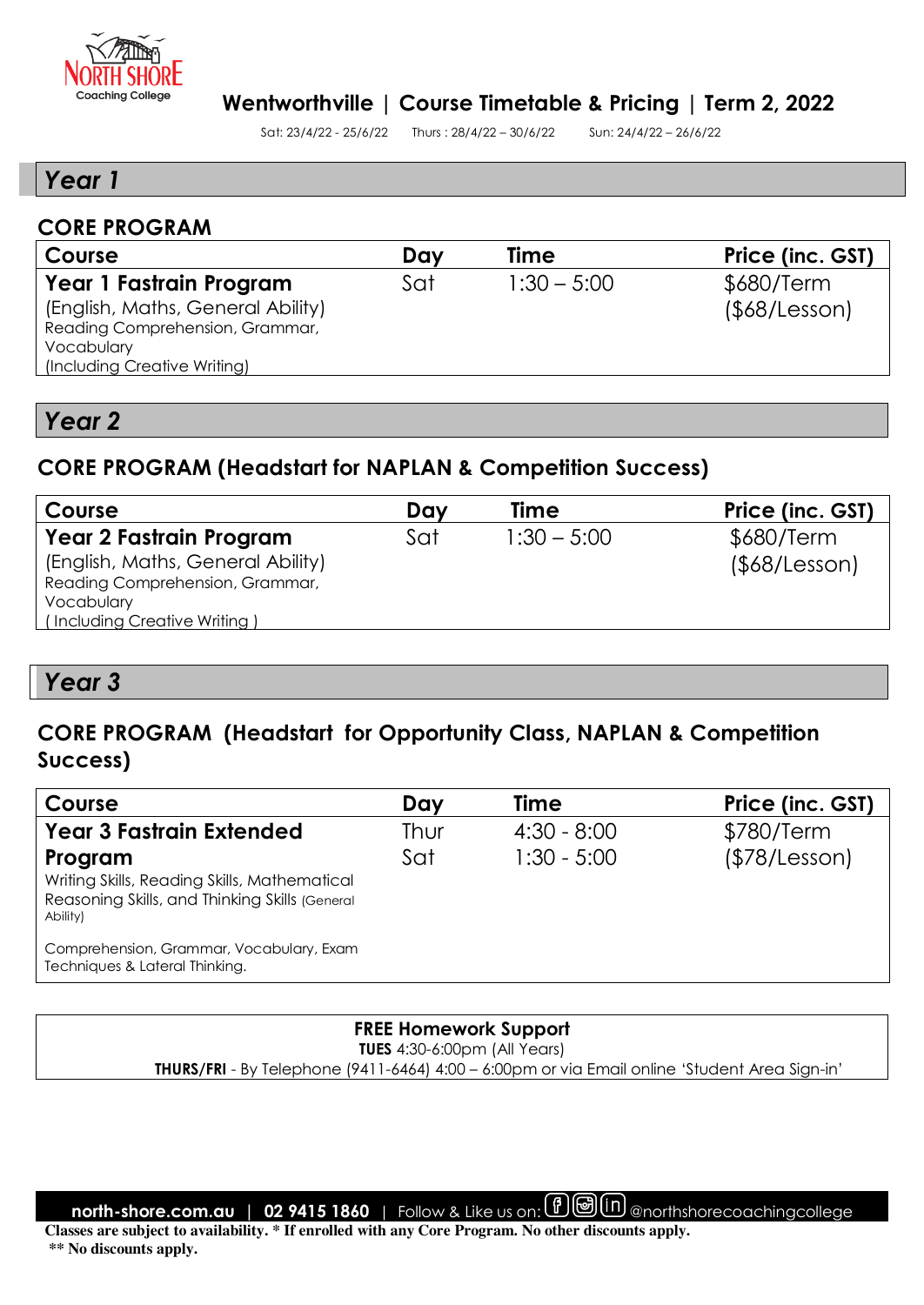

## *Year 4*

## **CORE PROGRAMS (for OC, Scholarship & Competition Success)**

| Course                                                                                                                                                                                  | Day         | <b>Time</b>                    | Price (inc.<br>GST)                                         |
|-----------------------------------------------------------------------------------------------------------------------------------------------------------------------------------------|-------------|--------------------------------|-------------------------------------------------------------|
| Year 4 Fastrain Extended Program<br>Writing Skills, Reading Skills, Mathematical<br>Reasoning Skills, and Thinking Skills (General Ability)<br>Comprehension, Grammar, Vocabulary, Exam | Thur<br>Sat | $4:30 - 8:00$<br>$1:30 - 5:00$ | \$780/Term<br>(\$78/Lesson)                                 |
| Techniques & Lateral Thinking.<br>Year 4 Extra OC Trial Test (3 hours)<br>(Must bring own device)                                                                                       | Sun         | $1:30 - 5:00$                  | \$800/Term<br>(\$80/Lesson)<br>\$700/Term*<br>(\$70/Lesson) |

*Year 5* 

## **CORE PROGRAMS (Headstart for Selective Schools, Scholarship/NAPLAN Tests & Competition Success)**

| Course                                                                                                  | Day  | Time          | Price (inc. GST) |
|---------------------------------------------------------------------------------------------------------|------|---------------|------------------|
| Year 5 Fastrain Extended Program                                                                        | Thur | $4:30 - 8:00$ | \$780/Term       |
| Writing Skills, Reading Skills, Mathematical<br>Reasoning Skills, and Thinking Skills (General Ability) | Sat  | $1:30 - 5:00$ | (\$78/Lesson)    |
| Comprehension, Grammar, Vocabulary, Exam<br>Techniques & Lateral Thinking.                              |      |               |                  |
|                                                                                                         |      |               |                  |

| Year 5                                                                                                                           |       |                  |                               |
|----------------------------------------------------------------------------------------------------------------------------------|-------|------------------|-------------------------------|
| <b>BOOSTER PROGRAMS</b>                                                                                                          | Day   | Time             | <b>Price</b> (inc. GST)       |
| <b>Year 5 Exam Preparation Program</b>                                                                                           | . Sun | $1:30 - 5:30$ PM | \$800/Term                    |
| 2 full length test papers (either Mathematical<br>Reasoning Skills or Thinking Skills(GA) or (Reading                            |       |                  | (\$80/Lesson)                 |
| Skills or Writing Skills Test), followed by thorough<br>explanation of most difficult questions.<br>(Must bring your own device) |       |                  | $$700/Term*$<br>(\$70/Lesson) |

#### **FREE Homework Support**

**TUES** 4:30-6:00pm (All Years)

 **THURS/FRI** - By Telephone (9411-6464) 4:00 – 6:00pm or via Email online 'Student Area Sign-in'

**north-shore.com.au | 02 9415 1860** | Follow & Like us on: **@** @ (II) @northshorecoachingcollege

**Classes are subject to availability. \* If enrolled with any Core Program. No other discounts apply. \*\* No discounts apply.**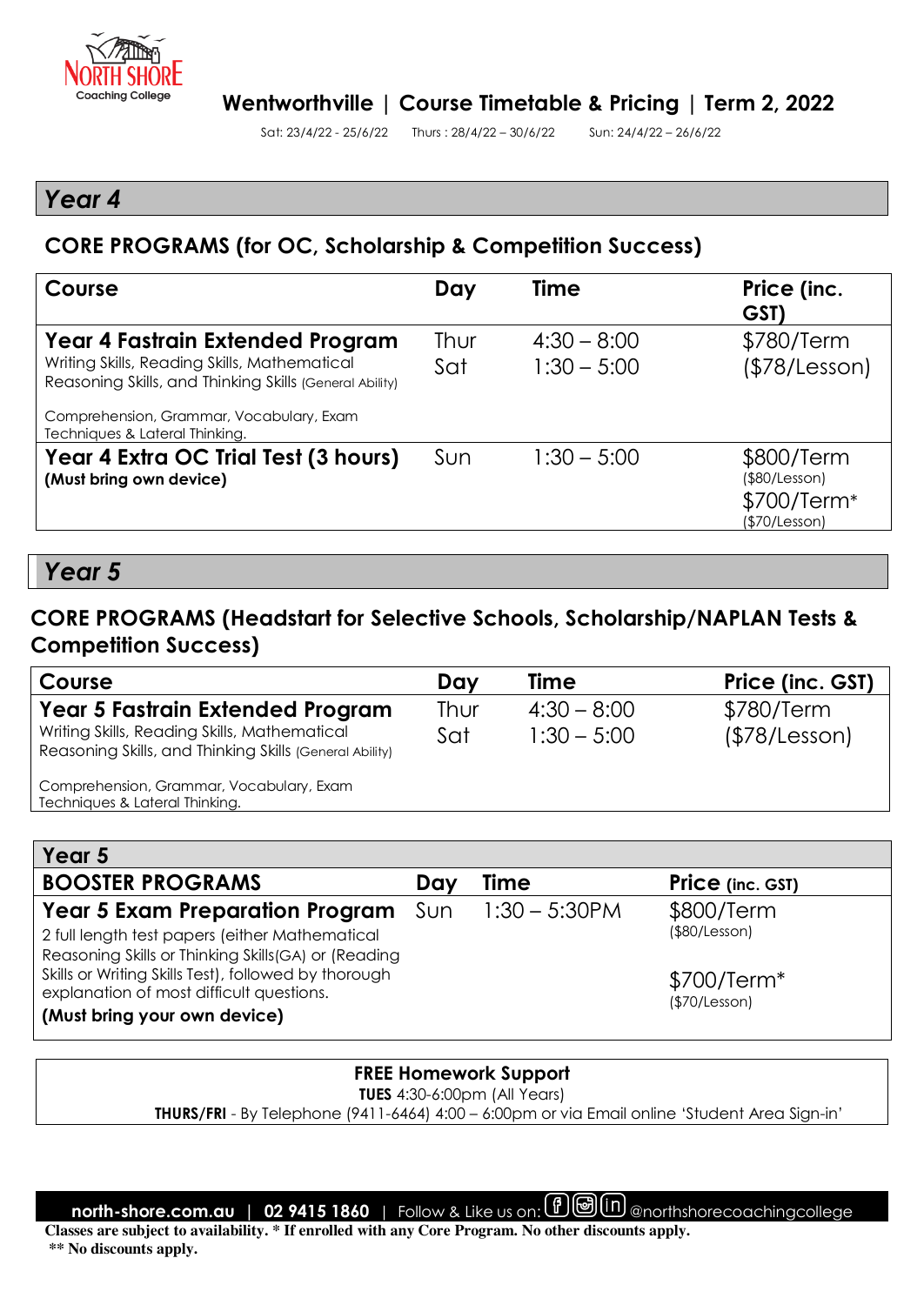

## *Year 6*

#### **CORE PROGRAMS (Headstart for High School & Competition Success) Course Course Course Course Course Course Course Course Course Course Price (inc. GST) Year 6 Headstart High School Program**  (Writing Skills, English, Maths, Science) Comprehension, Grammar, Vocabulary, Maths & Lateral Thinking Sat 1:30 – 5:30 \$780/Term (\$78/Lesson)

# *Year 7 High School Programs*

### **CORE PROGRAMS**

| Course                                                                                 | Day | <b>Time</b>   | Price (inc. GST)            |
|----------------------------------------------------------------------------------------|-----|---------------|-----------------------------|
| Year 7 Fastcoach Program<br>(English, Maths, Science)<br>Including Essay/Genre Writing | Sat | $1:30 - 5:00$ | \$780/Term<br>(\$78/Lesson) |
| Year 7 English & Maths<br>Including Essay/Genre Writing                                | Sat | $1:30 - 4:30$ | \$730/Term<br>(\$73/Lesson) |
| Year 7 Maths & Science                                                                 | Sat | $3:00 - 5:00$ | \$550/Term<br>(\$55/Lesson) |
| Year 7 English<br>(Including Essay/Genre Writing)                                      | Sat | $1:30 - 3:00$ | \$430/Term<br>(\$43/Lesson) |
| Year 7 Maths                                                                           | Sat | $3:00 - 4:30$ | \$430/Term<br>(\$43/Lesson) |

#### **FREE Homework Support TUES** 4:30-6:00pm (All Years)

 **THURS/FRI** - By Telephone (9411-6464) 4:00 – 6:00pm or via Email online 'Student Area Sign-in'

**north-shore.com.au | 02 9415 1860** | Follow & Like us on: *f* **图** in @northshorecoachingcollege

**Classes are subject to availability. \* If enrolled with any Core Program. No other discounts apply. \*\* No discounts apply.**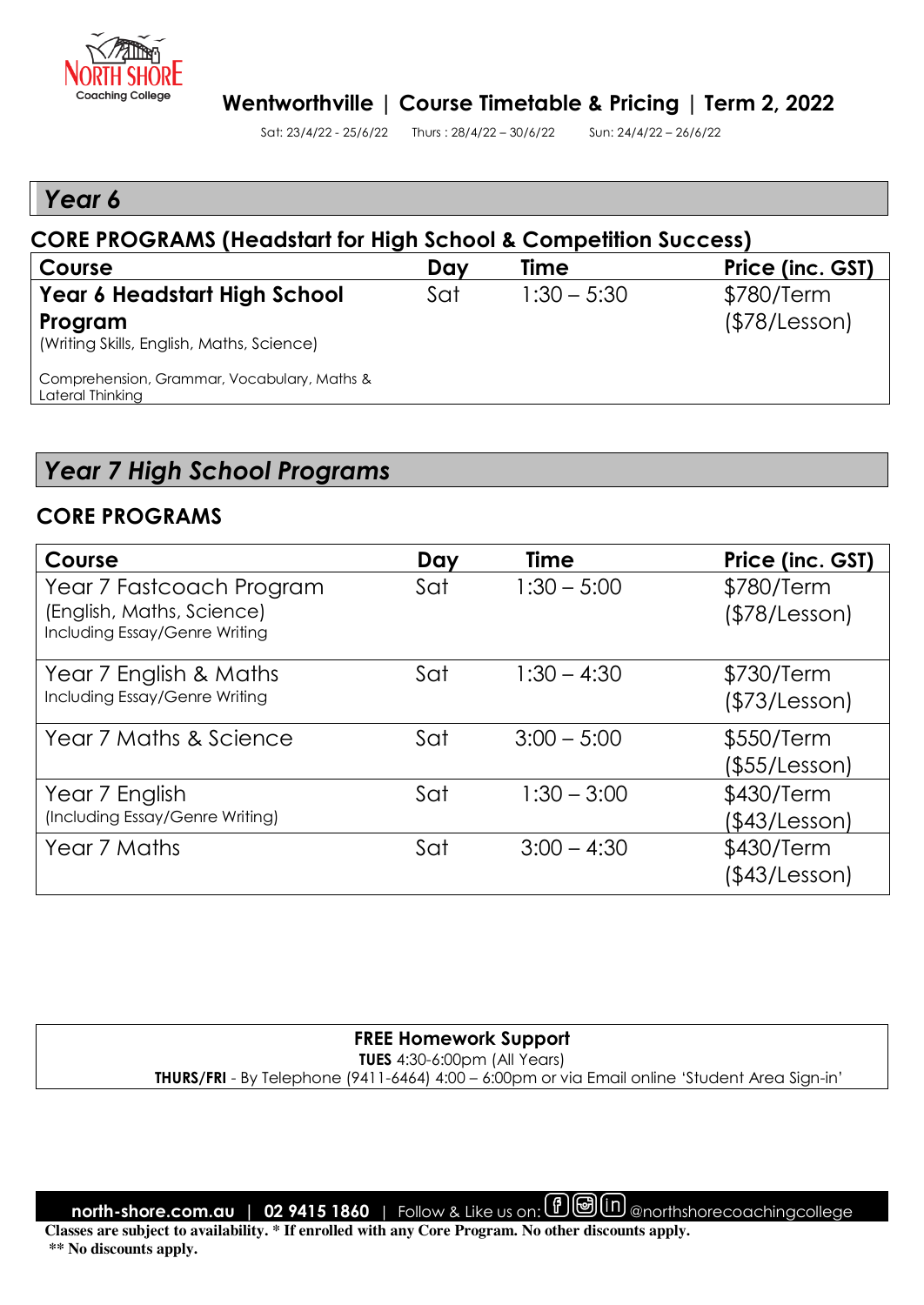

# *Year 8 High School Programs*

#### **CORE PROGRAMS**

| Course                                                                                 | Day | <b>Time</b>     | Price (inc. GST)                  |
|----------------------------------------------------------------------------------------|-----|-----------------|-----------------------------------|
| Year 8 Fastcoach Program<br>(English, Maths, Science)<br>Including Essay/Genre Writing | Sat | $9:00 - 12:30$  | \$780/Term<br>(\$78/Lesson)       |
| Year 8 English & Maths<br>Including Essay/Genre Writing                                | Sat | $9:00 - 11:45$  | \$730/Term<br>(\$73/Lesson)       |
| Year 8 Maths & Science                                                                 | Sat | $9:00 - 11:30$  | \$550/Term<br>$($ \$55/Lesson $)$ |
| Year 8 English<br>Including Essay/Genre Writing                                        | Sat | $11:30 - 12:30$ | \$430/Term<br>(\$43/Lesson)       |
| Year 8 Maths                                                                           | Sat | $9:00 - 10:15$  | \$430/Term<br>(\$43/Lesson)       |

# *Year 9 High School Programs*

| Course                                                     | Day | <b>Time</b>     | <b>Price</b> (inc. GST) |
|------------------------------------------------------------|-----|-----------------|-------------------------|
| Year 9 Fastcoach Program                                   | Sat | $9:00 - 1:00$   | \$830/Term              |
| (English, Maths, Science)<br>Including Essay/Genre Writing |     |                 | (\$83/Lesson)           |
| Year 9 English & Maths                                     | Sat | $9:00 - 12:00$  | \$760/Term              |
| Including Essay/Genre Writing                              |     |                 | (\$76/Lesson)           |
| Year 9 Maths & Science                                     | Sat | $10:30 - 1:00$  | \$650/Term              |
|                                                            |     |                 | (\$65/Lesson)           |
| Year 9 English                                             | Sat | $9:00 - 10:30$  | \$450/Term              |
| Including Essay/Genre Writing                              |     |                 | (\$45/Lesson)           |
| Year 9 Maths                                               | Sat | $10:30 - 12:00$ | \$450/Term              |
|                                                            |     |                 | (\$45/Lesson)           |
| Year 9 Science                                             | Sat | $12:00 - 1:00$  | \$320/Term              |
|                                                            |     |                 | (\$32/Lesson)           |

**north-shore.com.au | 02 9415 1860** | Follow & Like us on: *e* **图** in @northshorecoachingcollege

**Classes are subject to availability. \* If enrolled with any Core Program. No other discounts apply. \*\* No discounts apply.**